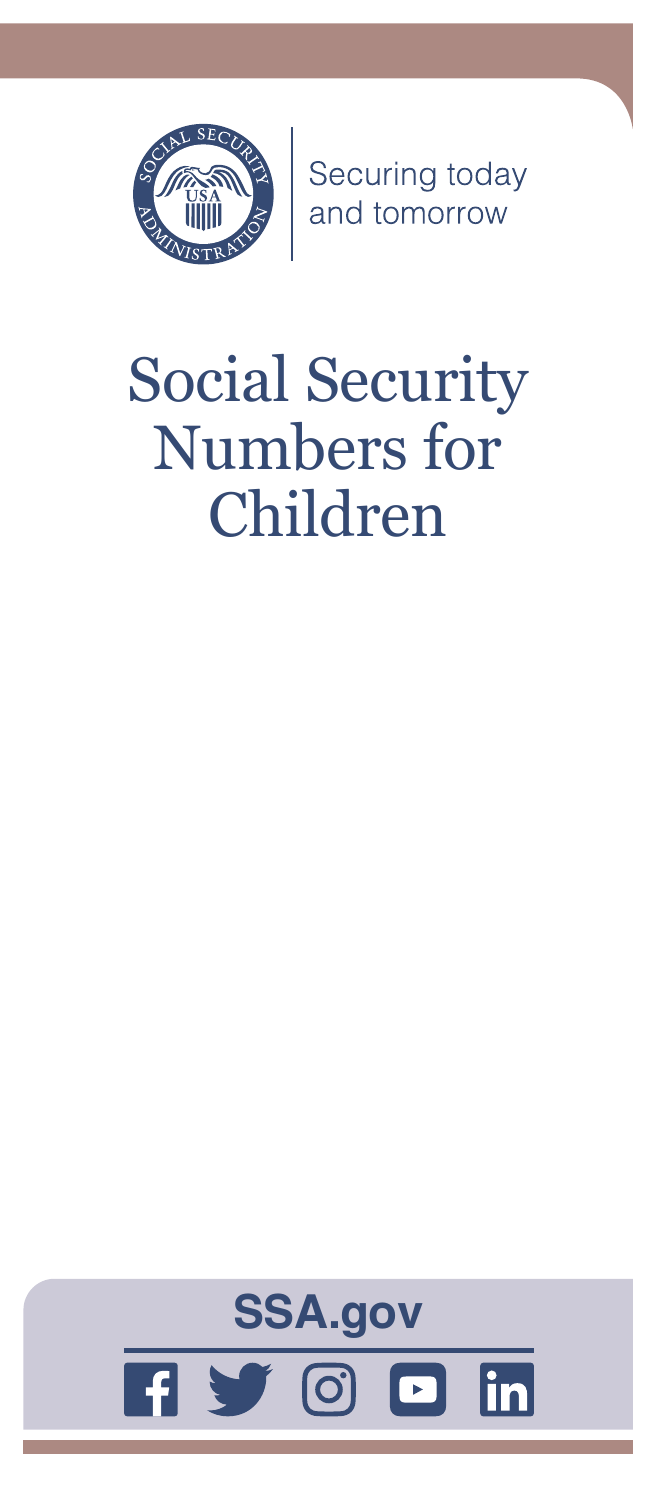The easiest way to get a Social Security number for your newborn is to apply when you provide information for your baby's birth certificate in the hospital.

If you wait to apply for a number at a Social Security office, there may be delays while we verify your child's birth certificate.

# Why should I get a Social Security number for my child?

You need a Social Security number to claim your child as a dependent on your income tax return. Your child may also need a number if you plan to:

- Open a bank account for the child.
- Buy savings bonds for the child.
- Get medical coverage for the child.
- Apply for government services for the child.

## Must my child have a Social Security number?

Getting a Social Security number for your newborn is voluntary, but may be necessary to obtain important services, such as those listed above, for your child. Therefore, getting a number when your child is born is a very good idea.

### **How do I apply?**

**At the hospital:** When you complete the application for your baby's birth certificate, you will be asked whether you want to apply for a Social Security number for your baby. If you say "yes,"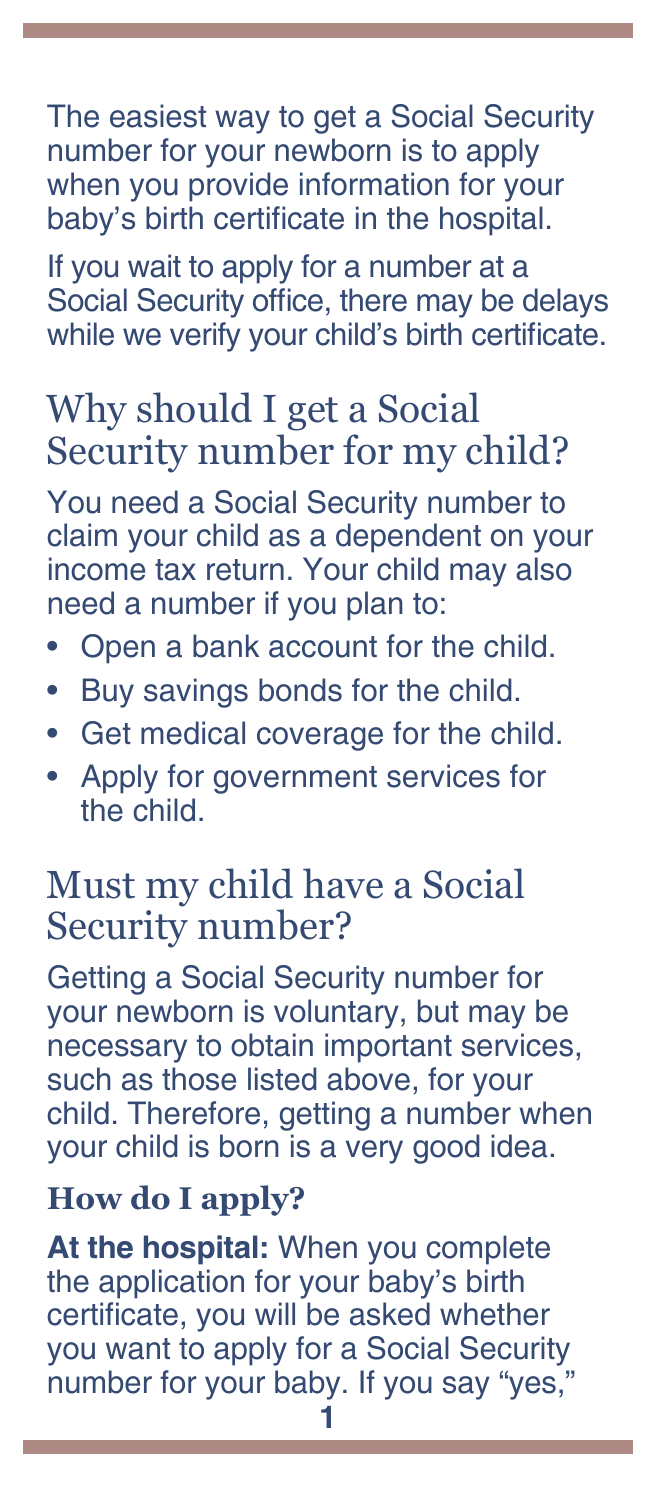you will be asked to provide both parents' Social Security numbers, if you can. Even if you don't know both parents' Social Security numbers, you still can apply for a number for your child.

**At a Social Security office:** If you wait to apply for your child's number, you must:

- Complete an application for a Social Security card.
- Show us original documents proving your child's:

—U.S. citizenship.

—Age.

—Identity.

Show us documents proving your identity and your relationship to your child.

Anyone age 12 or older who requests an original Social Security number must appear in person for an interview. This applies even if a parent or guardian will sign the application on the child's behalf.

### **Citizenship**

We can accept only certain documents as proof of U.S. citizenship. These include a:

- U.S. birth certificate.
- U.S. consular report of birth.
- U.S. passport.
- Certificate of Naturalization or Certificate of Citizenship.

Noncitizens should see *[Social Security](https://www.ssa.gov/pubs/EN-05-10096.pdf)  [Numbers for Noncitizens](https://www.ssa.gov/pubs/EN-05-10096.pdf)* [\(Publication](https://www.socialsecurity.gov/pubs/EN-05-10096.pdf)  [No. 05-10096\)](https://www.socialsecurity.gov/pubs/EN-05-10096.pdf) for more information.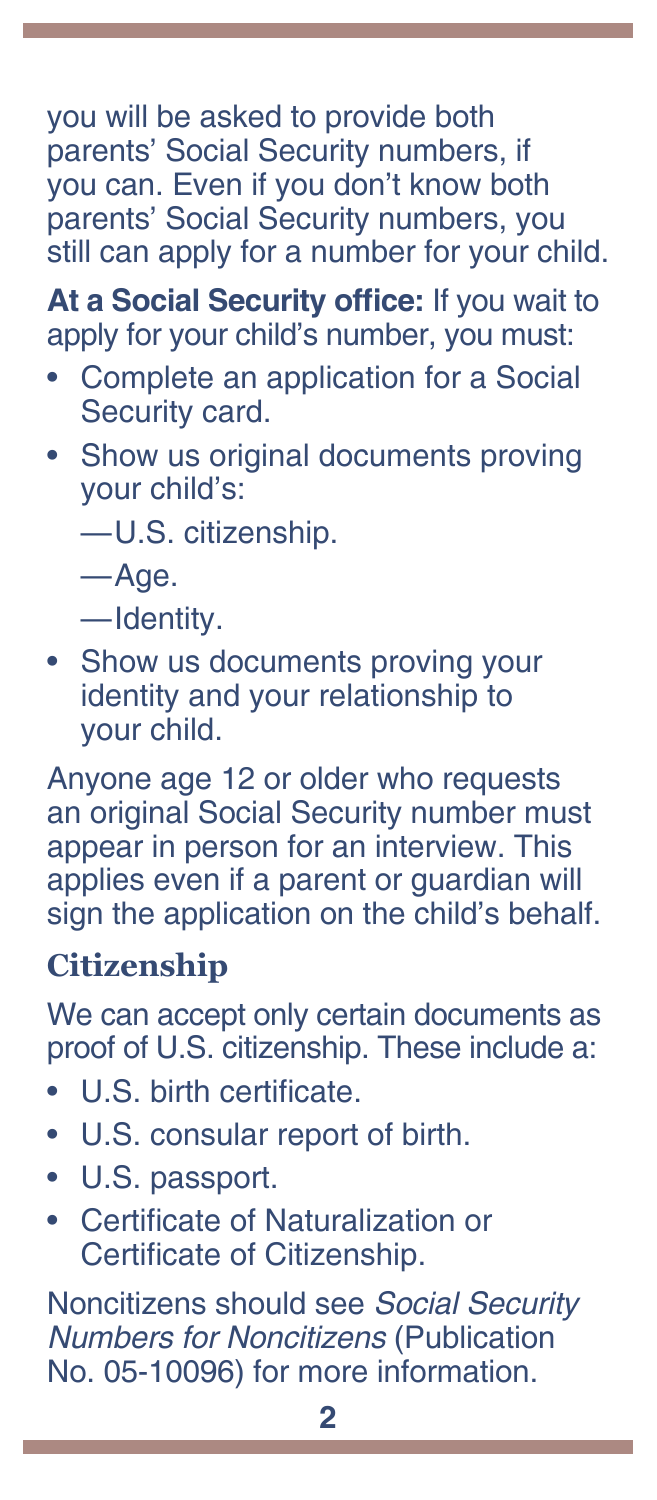### **Age**

If your child was born in the United States, you need to present your child's birth certificate. If a birth certificate doesn't exist, we may be able to accept a:

- Religious record made before the age of five showing the date of birth.
- U.S. hospital record of birth.
- Passport.

If your child was born outside the United States, you need to present your child's foreign birth certificate. If you have one or can get a copy within 10 business days. If you can't get it, we may be able to accept your child's:

- Certificate of Birth Abroad (FS-545).
- Certificate of Report of Birth (DS-1350).
- Consular Report of Birth Abroad (FS-240).
- Certificate of Naturalization.
- Passport.

### **Identity**

Your child: We can accept only certain documents as proof of your child's identity. An acceptable document must be current (not expired) and show your child's name, identifying information, and preferably, a recent photograph. We generally can accept a non-photo identity document if it has enough information to identify the child. Information may include the child's name and age, date of birth,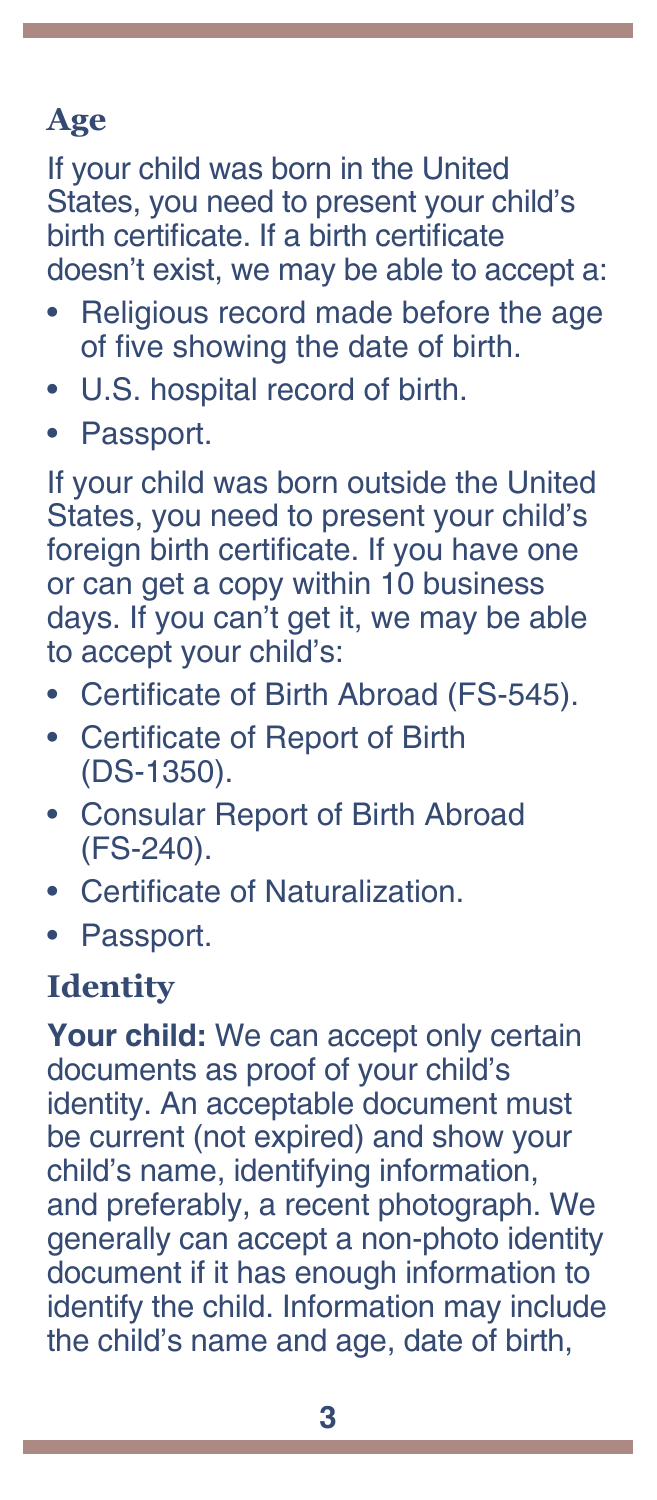or parents' names. We prefer to see the child's U.S. passport. If that document isn't available, we may accept the child's:

- State-issued non-driver identification card.
- Adoption decree.
- Doctor, clinic, or hospital record.
- Religious record.
- School or daycare center record.
- School identification card.

**You:** If you're a U.S. citizen, Social Security will ask to see your U.S. driver's license, state-issued non-driver identification card, or U.S. passport as proof of your identity. If you don't have these specific documents, we'll ask to see other documents that may be available, such as:

- Employee identification card.
- School identification card.
- Health insurance card (not a Medicare card).
- U.S. military identification card.
- Life insurance policy.

*All documents must be either*  **originals or copies certified by the issuing agency. We can't accept**  *photocopies or notarized copies of*  **documents.** We may use one document for two purposes. For example, we may use your child's passport as proof of both citizenship and identity. Or, we may use your child's birth certificate as proof

**4** *(over)*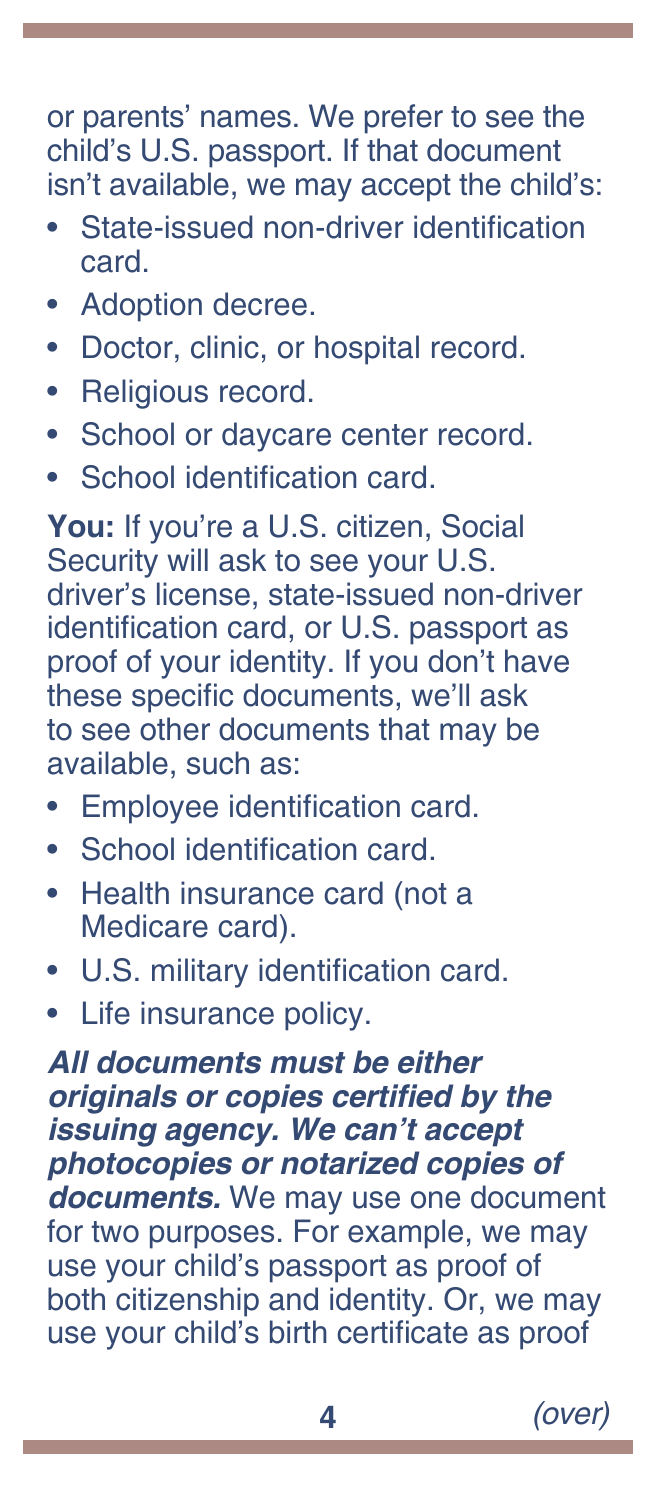#### of age and citizenship. **However, you**  *must provide at least two separate*  **documents.**

We'll mail your child's number and card as soon as we have all of your child's information and have verified your child's documents.

# What if my child is adopted?

We can assign your adopted child a Social Security number before the adoption is complete, but you may want to wait until the adoption is finalized. Then, you can apply for the number using your child's new name, with your name as parent. If you want to claim your child for tax purposes while the adoption is still pending, contact the Internal Revenue Service for Form W-7A, *[Application for Taxpayer](https://www.irs.gov/pub/irs-pdf/fw7a.pdf)*  [Identification Number for Pending](https://www.irs.gov/pub/irs-pdf/fw7a.pdf)  *[U.S. Adoptions](https://www.irs.gov/pub/irs-pdf/fw7a.pdf)*.

### What does it cost?

There's no charge for issuing a Social Security number and card. If someone contacts you and wants to charge you for getting a number or card, please remember that these Social Security services are free. You can report anyone attempting to charge you by calling our Office of the Inspector General hotline at **1-800-269-0271 (TTY 1-866-501-2101 deaf or hard of hearing)** from 10:00 a.m. to 4:00 p.m. Eastern Time or visit **[https://oig.ssa.gov](https://oig.ssa.gov/)**.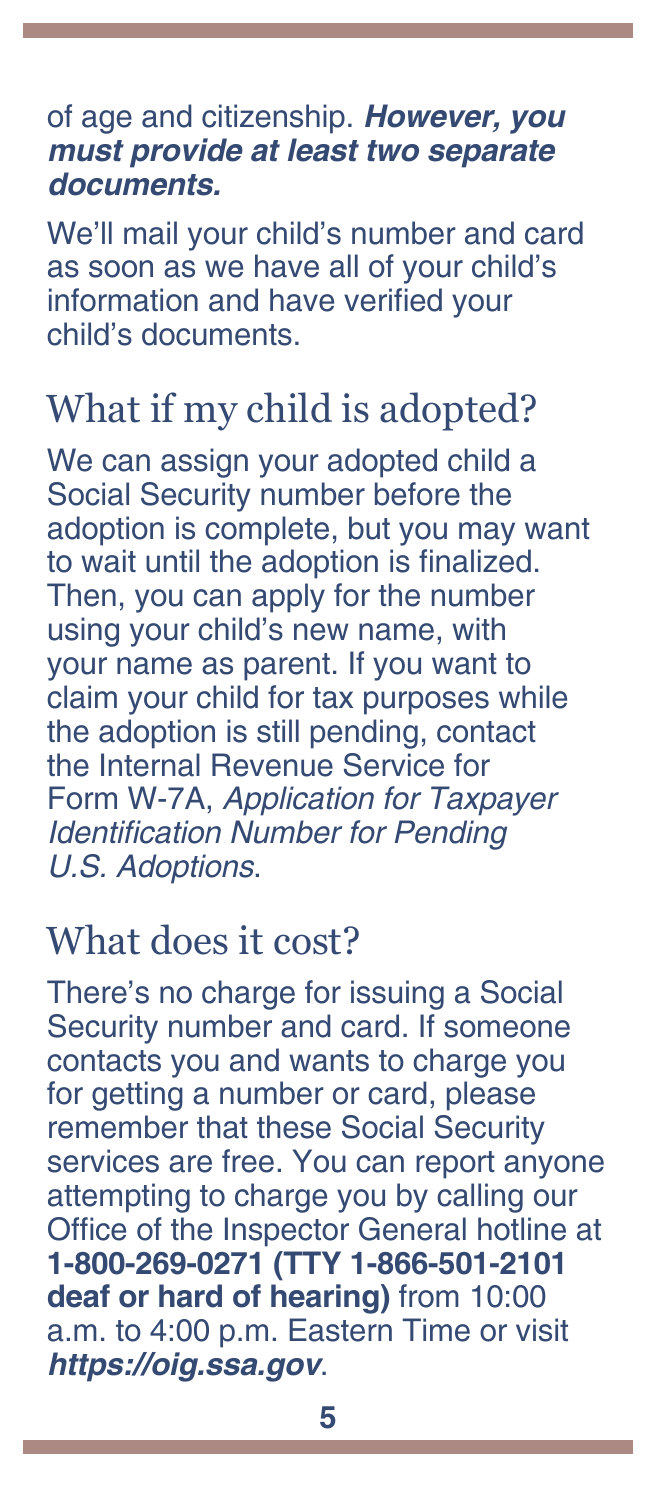# What if I lose the card?

You can replace your Social Security card if it's lost or stolen. You're limited to three replacement cards in a year and 10 during your lifetime. Legal name changes and other exceptions don't count toward these limits. For example, changes in noncitizen status that require card updates may not count toward these limits. Also, you may not be affected by these limits if you can prove you need the card to prevent a significant hardship.

Your child's Social Security card is an important document. We recommend you keep it in a safe place. **Do not carry it with you**.

# Social Security number misuse

If you think someone is using your child's Social Security number fraudulently, you should file a complaint with the Federal Trade Commission via:

- Internet **www.[identitytheft](https://www.identitytheft.gov/).gov**.
- Telephone **1-877-IDTHEFT** (**1-877-438-4338**).
- TTY **1-866-653-4261**.

It's against the law to:

- Use someone else's Social Security number.
- Give false information when applying for a number.
- Alter, buy, or sell Social Security cards.